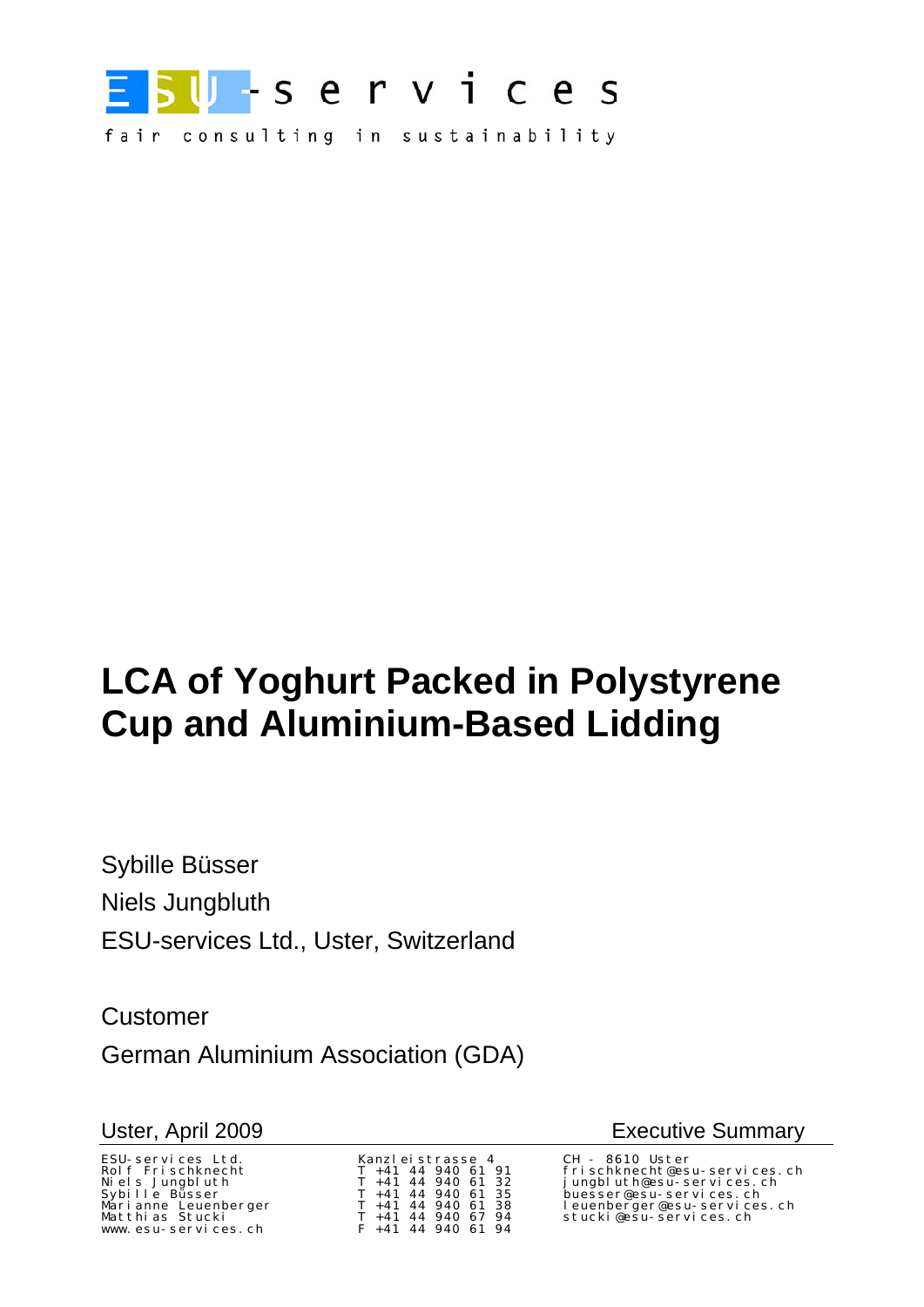| <b>Imprint</b>             |                                                                                                                                                                            |
|----------------------------|----------------------------------------------------------------------------------------------------------------------------------------------------------------------------|
| <b>Title</b>               | LCA of Yoghurt Packed in Polystyrene Cup and Aluminium-Based Lidding                                                                                                       |
| Authors                    | Sybille Büsser, Niels Jungbluth                                                                                                                                            |
|                            | ESU-services Ltd., fair consulting in sustainability                                                                                                                       |
|                            | Kanzleistr. 4, CH-8610 Uster                                                                                                                                               |
|                            | www.esu-services.ch                                                                                                                                                        |
|                            | buesser@esu-services.ch                                                                                                                                                    |
|                            | Phone +41 44 940 61 35                                                                                                                                                     |
| Customer                   | German Aluminium Association (GDA) in cooperation with European Aluminium<br>Foil Association (EAFA)                                                                       |
|                            | <b>Stefan Glimm</b>                                                                                                                                                        |
|                            | Am Bonneshof 5, D - 40474 Düsseldorf                                                                                                                                       |
|                            | stefan.glimm@aluinfo.de                                                                                                                                                    |
|                            | Phone +49 211 4796 150; Fax +49 211 4796 408                                                                                                                               |
| <b>Steering Group</b>      | Gerald Rebitzer, Alcan Packaging                                                                                                                                           |
|                            | Christian Bauer, EAFA                                                                                                                                                      |
|                            | Jörg Schäfer, GDA                                                                                                                                                          |
|                            | Hans-Jürgen Schmidt, Hydro Aluminium                                                                                                                                       |
|                            | Jean-Paul Duquet, Novelis                                                                                                                                                  |
|                            | Melinda Bonamour, Constantia                                                                                                                                               |
| Copyright                  | ESU-services Ltd. owns the life cycle inventory data shown in this study.                                                                                                  |
| <b>Liability Statement</b> | Information contained herein have been compiled or arrived from sources believed<br>to be reliable. Nevertheless, the authors or their organizations do not accept liabil- |
|                            | ity for any loss or damage arising from the use thereof. Using the given informa-<br>tion is strictly your own responsibility.                                             |
| Version                    | Buesser 2009_LCA yoghurt_ExSum.doc                                                                                                                                         |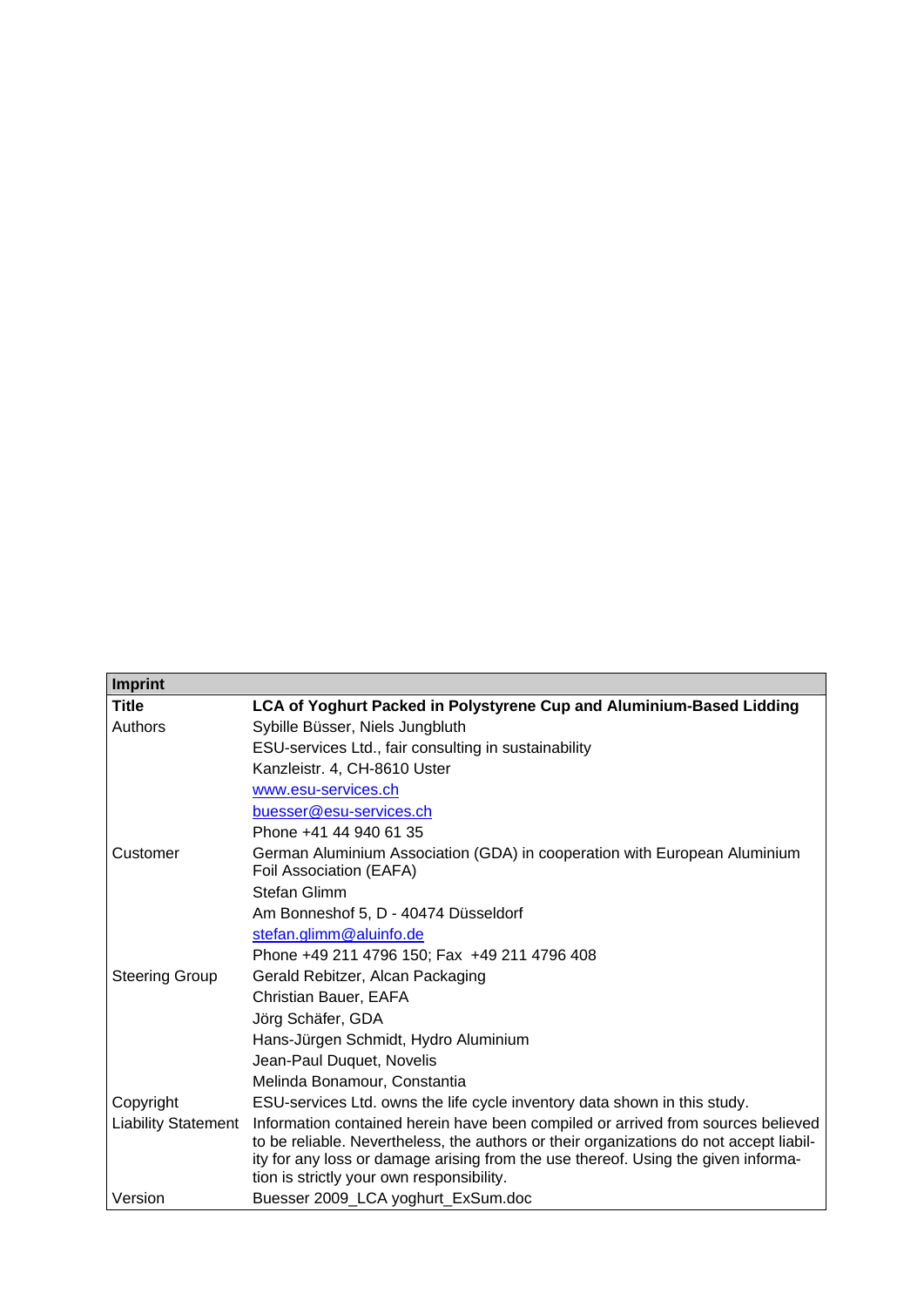## **Executive Summary**

## **"LCA of Yoghurt Packed in Polystyrene Cup and Aluminium-Based Lidding"**

*Büsser S. and Jungbluth N. (2009) LCA of Yoghurt Packed in Polystyrene Cup and Aluminium-Based Lidding. ESU-services Ltd. Uster, Switzerland. Commissioned by German Aluminium Association (GDA) in cooperation with European Aluminium Foil Association (EAFA), Düsseldorf, Germany.* 

Packaging within the food supply chain has to fulfil a variety of purposes. Besides the protection of the packed product also its safe transportation and storage in supermarkets and households is of great importance. For perishable goods like dairy products spoilage protection and shelf life play an additional role in the choice of a packaging solution.

Yoghurt is a typical dairy product and an essential part of the daily nutrition, which is offered in many types, portions and in different packaging systems across Europe. Amongst others, polystyrene cups with an aluminium foil based lidding are a typical packaging solution for yoghurt. Aluminium foil is used due to its property as barrier for gases, odours and light, its grease-resistance and also its machinability. Packaging solutions based on polystyrene cups and aluminium foil lidding are investigated in this study.

This life cycle assessment of yoghurt production and consumption investigates in particular:

- the environmental performance of the packaging with respect to its function within the life cycle of yoghurt.
- the environmental relevance of stages and interdependencies within the life cycle of yoghurt including consumption patterns.

The functional unit in this study is 1 kg yoghurt to be consumed in the household in a short term.

The life cycle for yoghurt encompasses the whole food supply system starting with the production of milk and its fermentation to yoghurt in dairies where it is also mixed with other ingredients. Yoghurt is packed and transported chilled via a wholesale to the supermarket from where it is bought, brought home and consumed within few days.

A similar life cycle is modelled for the packaging. Polystyrene cups and aluminium foil are first produced, packed, and transported to the dairy to be filled. Used cups and lidding are recycled or disposed off in landfill or in an incineration plant. In the methodology used the content of recycled material for the packaging production has been considered and therefore no credits for recycling and energy recovery are given.

In this LCA a selection of common portion sizes and yoghurt types are investigated:

- Natural yoghurt as 150g and 500g portion
- Natural organic yoghurt as 150g portion
- Strawberry yoghurt with 8 % and 30% fruit content as 150g portion

In the standard case average refrigerated storage times are assumed to be 3 days in a supermarket and 5 days at home. An average shopping scenario is assumed with a shopping frequency of two times per week. Spoilage and wastage of yoghurt amounts to 3% until retail level and 5% on household level.

The results of this study are calculated for ten environmental indicators. The main impact assessment and discussion is based on a selection of five widely accepted indicators. These are Cumulative Energy Demand (CED), non-renewable [MJ-eq.], Global Warming [kg CO<sub>2</sub> eq.], Ozone Layer Depletion (ODP) [kg CFC-11 eq.], Acidification [kg  $SO_2$  eq.] and Eutrophication [kg  $PO_4^{3}$  eq.].

Fig. 1 reveals the scores for these selected indicators scaled to 100%. In total the consumption of one kg yoghurt corresponds to the emission of about 2 kg  $CO<sub>2</sub>$ -eq. The most relevant aspect in all impact catego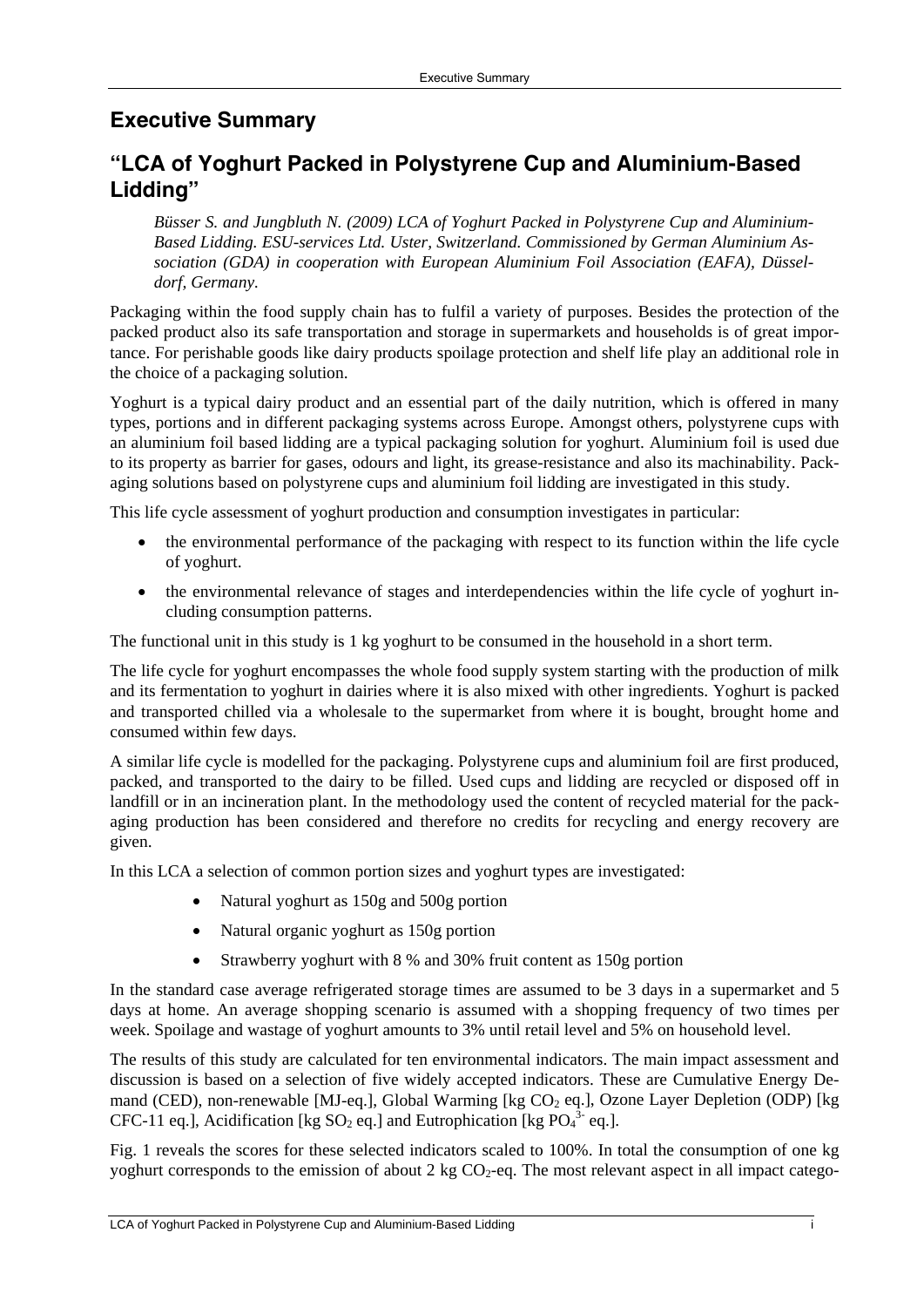ries excluding ozone layer depletion is the production of the yoghurt itself. This corresponds mainly to the methane and nitrogen monoxide emissions of milk cows and the fodder production, respectively. Distribution and selling is the second most important aspect along the life cycle for all categories except for ozone layer depletion, which is dominated by this life cycle phase. The contribution of packaging to the overall impact lies between 1.9% (ODP) and 21.2% (CED non renewable). The figures include the cup itself as product out of fossil resources. The contribution of retail packaging to global warming amounts to 12.6% for natural yoghurt packed in 150g cups. The share of aluminium foil to the packaging burden is between 8% (eutrophication) and 47% (ozone depletion) - mentioning that cup and lidding fulfil different functions contributing to a single packaging solution.



#### **Fig. 1: Results of the standard case for 1 kg natural yoghurt packed in 150 grams polystyrene cups and aluminium based lidding with regard to the selected impact categories; the results are scaled to 100%.**

Within the sensitivity analysis, the relevance of assumptions but also consumer choices and consumption patterns for the overall results are investigated. Main parameters are the commercial storage time in the supermarket (10 days instead of three), the domestic storage time at home (same periods), different shopping scenarios and the variation of spoilage and wastage assumptions.

Fig. 2 reveals the results of the sensitivity analysis for the impact indicator global warming potential [kg  $CO<sub>2</sub>$ -eq.] for all different yoghurt types that have been investigated. The contribution of retail packaging varies between 8% and 15% of the global warming potential, depending on cup size and ingredients. As this impact score of yoghurt is dominated by the yoghurt production itself strawberry yoghurts show smaller impact scores as yoghurt is replaced by a fruit with comparably lower environmental impacts. For organic yoghurt the impact scores show no distinct superiority with the category indicators used in this study. As family packs are more efficient in terms of the ratio of packaging to filling the overall contribution of the 500g portion natural yoghurt is smaller than for 150g portion cups of natural yoghurt.

The difference between yoghurt types and portion sizes remains in the same order of magnitude for all scenarios investigated. If yoghurt is stored for longer periods (10 days instead of 3) in the supermarket the impacts of distribution and selling increase regarding energy related indicators. The same holds true for longer domestic storage.